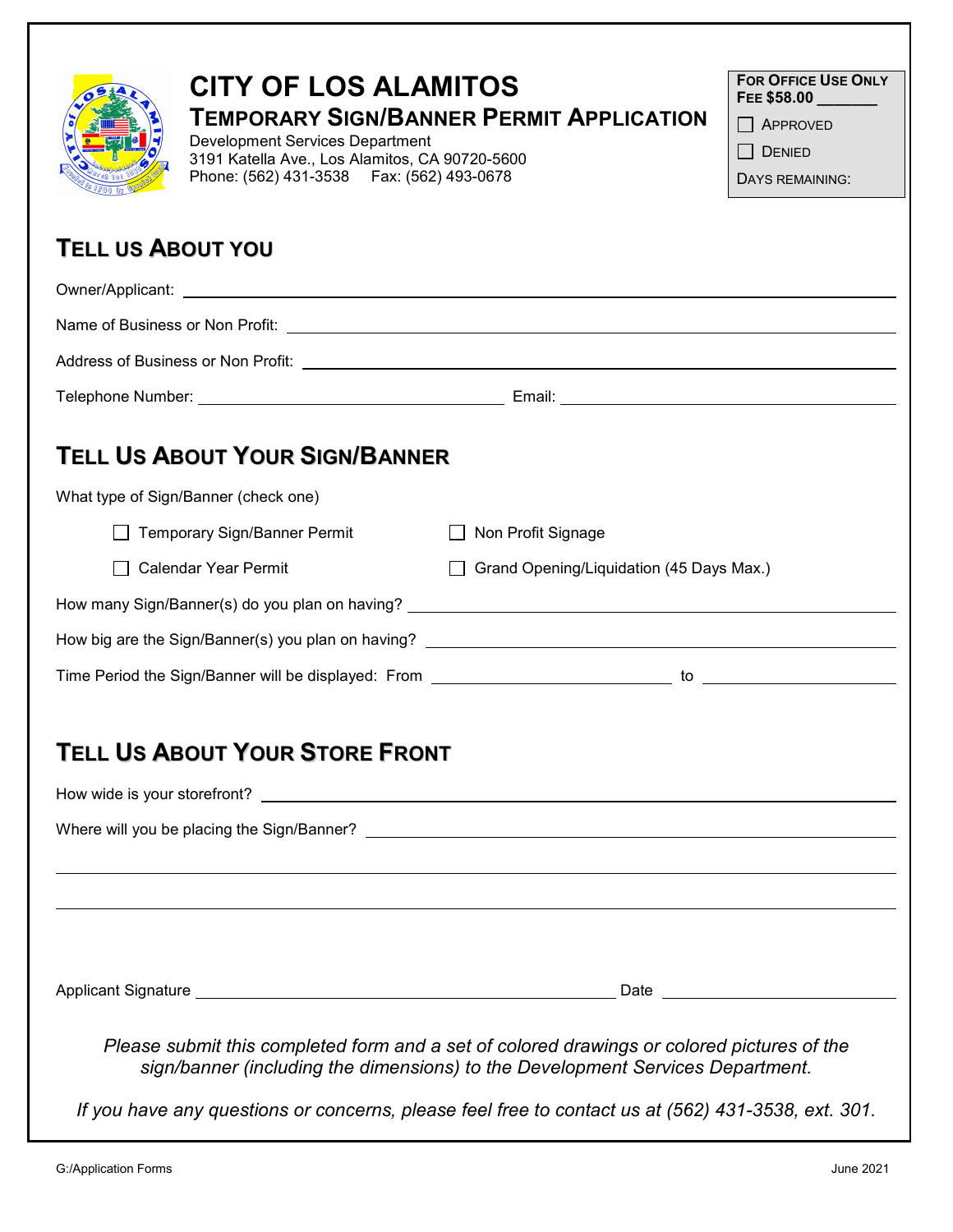# **17.26.120 Temporary Signs**

- **A. Applicability.** All temporary signs shall comply with the standards provided in this Section. A Temporary Sign Permit shall be obtained from the Development Services Director prior to the display of temporary signs, unless specified in Section 17.26.040 (Exempt Signs).
- **B. Purpose.** In addition to the purpose of this Chapter set forth in Section 17.28.010, the purpose of this Section is to ensure that temporary signs do not create a distraction to the traveling public by limiting the proliferation of temporary signs. Further, the purposes of this Section include eliminating aesthetic blight and litter in Los Alamitos that is detrimental to public health, safety, and general welfare.

# **C. General Standards for All Temporary Signs.**

**1. Number.** The maximum number of temporary signs that may be displayed at the same time is subject to compliance with the applicable requirements of this Section. The number and area of temporary signs shall not be included in the calculation of aggregate permanent sign area.

### **2. Materials and Maintenance.**

- **a.** Temporary exterior signs shall be made of durable, weather-resistant material. Only interior window signs may be made of nonrigid (e.g., paper) material.
- **b.** Temporary signs shall be well maintained consistent with Section 17.26.060(E) (General Requirements for All Signs).
- **3. Illumination Prohibited.** Temporary signs shall not be illuminated.

### **4. Sign Placement.**

- **a.** Temporary signs are allowed on private property only subject to permission of the property owner.
- **b.** Temporary signs shall not be placed in any public right-of-way except as may otherwise be permitted by the Municipal Code.
- **5. Removal of Signs.** Temporary signs and their components shall be promptly removed at the expiration of the applicable Temporary Sign Permit.
- **D. Temporary Sign Standards for the C-O, C-G, TCMU, P-L-I, CF, and OA Zones.** Temporary signs are allowed in the C-O, C-G, TCMU, P-L-I, CF, and OA as provided in Table 3-10 subject to the following standards.
	- 1. A business may be granted a permit to display on-site temporary signs for a maximum of 90 days within a 12-month period. This can be accrued in multiple or consecutive days up to 90 days.
	- 2. Sign Area.
		- a. Total temporary signs for a single business on a single lot shall not exceed a total aggregate area of more than one square foot per lineal foot of building frontage on a public street and shall not exceed a total aggregate area of 32 square feet.
		- b. Building sites with 100 lineal feet of frontage or more on a public street may be allowed an aggregate area of temporary signs not to exceed 50 square feet.
		- c. Individual tenants or building sites with less than 24 lineal feet of building frontage may be allowed 24 square feet.
		- d. Individual tenants within a center may be allowed a total aggregate area of one square foot per lineal foot of store frontage at the main entrance and shall not exceed 24 square feet of total sign area.
	- 3. One temporary sign only, per street frontage, shall be allowed for each business.
	- 4. In no case shall a temporary sign obstruct an adjacent sign.
	- 5. Temporary signs shall be erected or placed only upon the site in which they are intended to advertise. Off-site temporary signs shall not be allowed.